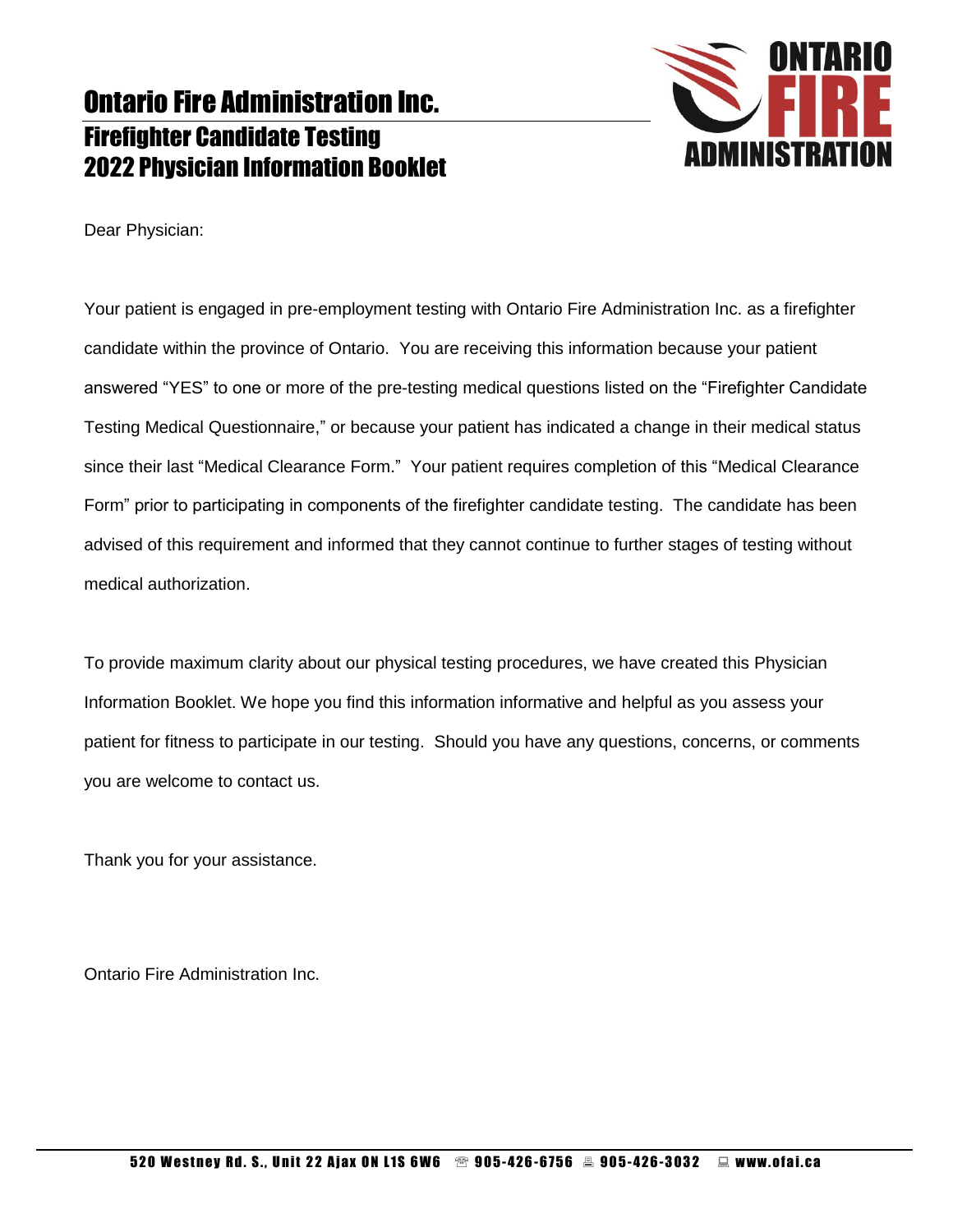

### **Background**

Ontario firefighters respond to fires, medical emergencies, are engaged in public awareness and public education, complete training activities, conduct post-fire salvage and cleanup, conduct pre-planning activities and equipment/station maintenance.

A firefighter's role is extremely varied which involves working in a vast array of situations, including hot and humid environments, dark and confined spaces, oxygen deficient atmospheres, prolonged periods of physical activity and extended work hours. The majority of their work occurs at night when their body is telling them to rest. The day-to-day work of a firefighter is also extremely varied and calls upon strength, endurance and flexibility at different incidents.

Ontario Fire Administration Inc. provides pre-employment physical screening for career and volunteer firefighters in the province of Ontario.

Applicants must demonstrate a level of physical fitness required of entry-level firefighters. Physical fitness is an integral component of firefighting. A commitment to a life-long fitness regime is essential to safely performing firefighter duties. To prepare for the intense physical demands of recruit training and for a career as a firefighter, applicants should already be following and maintaining a total body program specific to the job that focuses on flexibility, cardiopulmonary endurance, muscular strength and power, muscular endurance and healthy body composition.

### **Firefighter Candidate Testing - Medical Questionnaire**

The Firefighter Candidate Testing – "Medical Questionnaire" is used to pre-screen a candidate for medical conditions that may require further information to be provided to the test facility before the candidate can take part in our assessments. Candidates are required to consult a physician if they answered "YES" to any questions on the questionnaire or if at any time they note a change in their medical status. Such candidates will not be permitted to participate in the candidate testing assessments without medical authorization. A candidate must produce a "Medical Clearance Form," completed by their physician, at their testing appointment before being allowed to continue with testing.

### **Candidate Freedom of Consent**

The candidate's participation in each physical fitness test is strictly voluntary. He/she is free to stop the testing at any point during the assessment. However, a certificate for the testing will not be issued unless the evaluation for that stage is successfully completed in full.

The candidate will be provided with sufficient information regarding the potential risks and discomforts associated with the test procedures. The candidate will be given an opportunity to ask questions.

### **Expected benefits from testing**

These tests will enable us to assess a candidate's physical working capacity and appraise their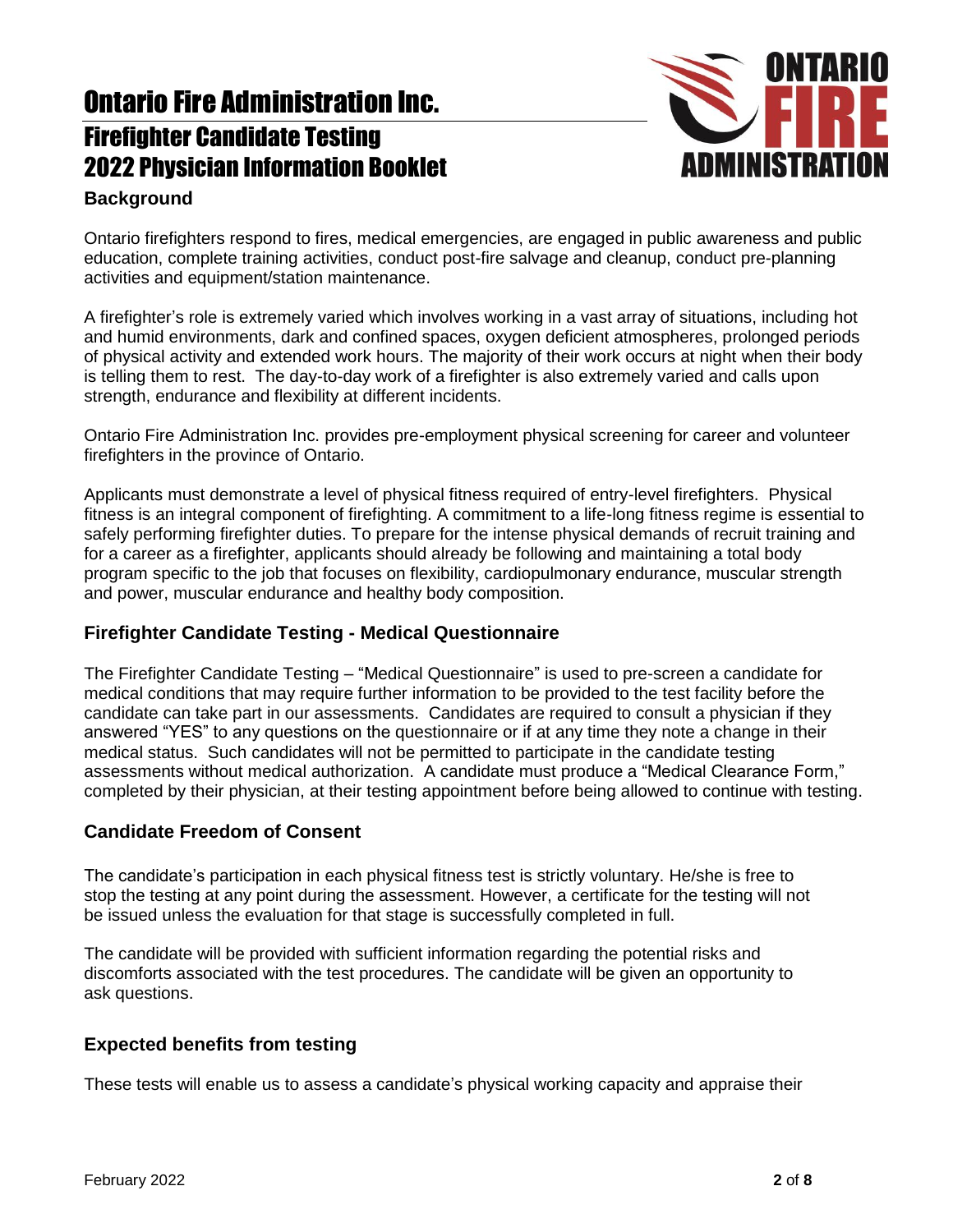

physical fitness to be a firefighter. Testing results will be used, in part, to qualify for an Ontario Fire Administration Inc. certificate.

## **Stage Two: Encapsulated Treadmill Test**

Clinical assessment of cardio-respiratory capacity, and other physical fitness components requires a candidate to voluntarily consent to the following tests as part of the OFAI Candidate Testing Service (CTS) Encapsulated Treadmill Test:

- 1. Resting blood pressure and heart rate
- 2. Mass and Height determination
- 3. Aerobic Endurance Assessment-Encapsulated Treadmill Protocol

### **Explanation of the Tests**

Baseline measurements will be determined using an automatic blood pressure device, followed by anthropometric measurements (height and mass).

The aerobic endurance assessment is designed to evaluate the physical work capacities of healthy, physically active individuals. The encapsulated treadmill protocol is a progressive, incremental exercise test to exhaustion. Each test requires a maximal effort. There are four phases to this assessment:

- Phase One **(mandatory)**
- Phase Two **(mandatory)**
- Phase Three **(voluntary\*)**
- Phase Four **(mandatory)**

*\*while completing Phase Three is NOT mandatory you are strongly encouraged to attempt this phase until you can no longer continue in order to exhibit a maximal physical effort*)

In order to pass the treadmill test, the candidate **must** complete the five minute Phase One, the eight minute Phase Two and the five minute Phase Four (for a total of at least 18 minutes).

This assessment is completed while wearing firefighting personal protective equipment (PPE) that weighs approximately 23 kg (51 lb). The candidate is permitted to walk, jog and/or shuffle as required during this protocol.

During Phase One, the treadmill is set to a speed of 3.5mph and there are gradual increases in grade over a five minute period. This is immediately followed by Phase Two, an eight minute period of constant work at 3.5mph and a 10% grade.

Once Phase Two is complete, the candidate immediately progresses to Phase Three. During this phase the treadmill speed remains at 3.5mph but the grade increases 1% every minute to a maximum of 15%. Once a 15% grade is reached, the speed will then increase by 0.5 mph each minute while the grade remains at 15% until the candidate can no longer continue.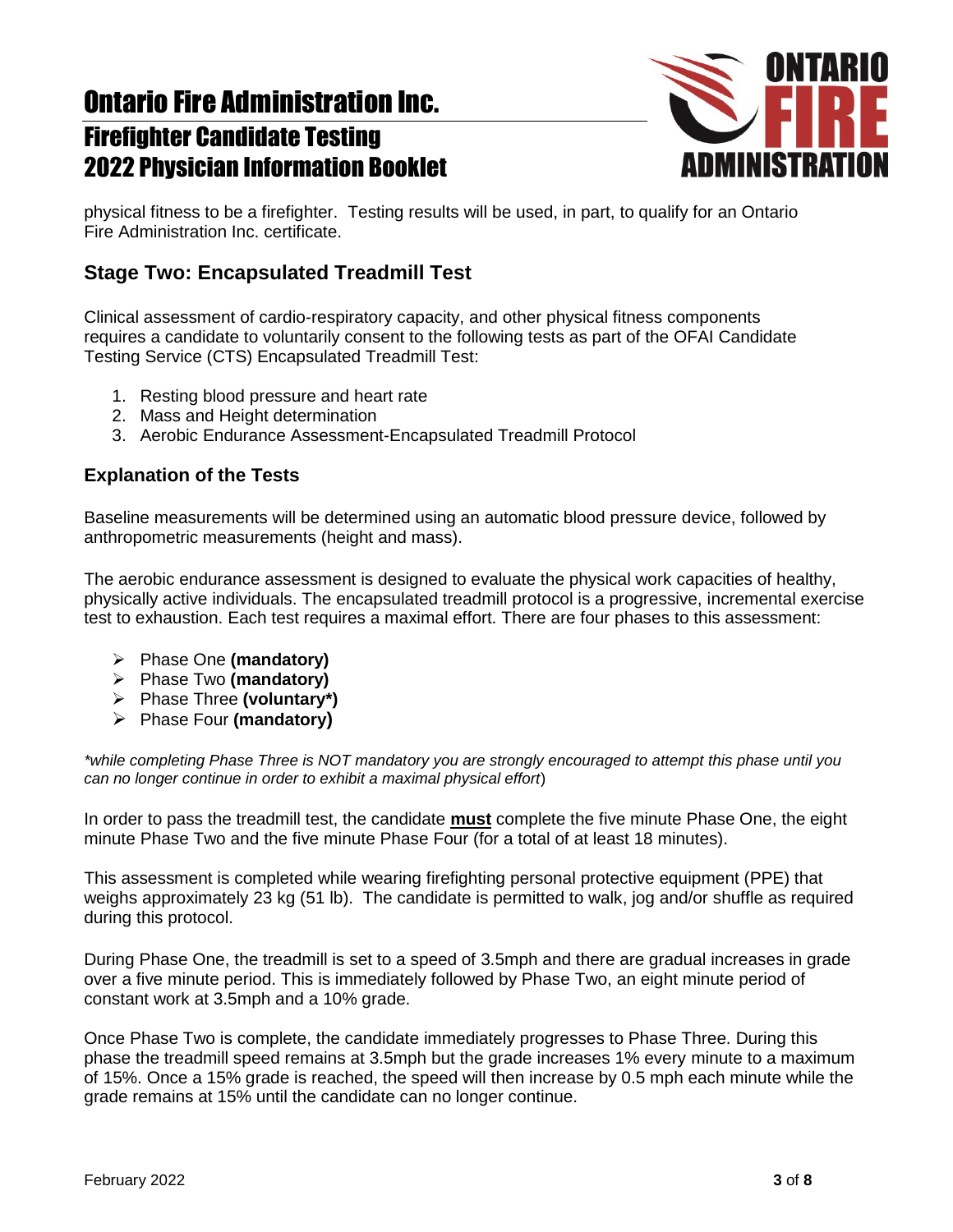

Once the candidate indicates they can no longer continue, the candidate must complete Phase Four, which is five minutes on a flat treadmill at a slow speed.

This protocol will continue until exhaustion or until other symptoms dictate that the test is terminated. The candidate may stop the test at any time due to fatigue or discomfort.

### **Risks and Discomforts**

During the encapsulated treadmill test, the candidate may experience: an increase in heart rate; increased breathing frequency; abnormal blood pressure responses; fainting; irregularities in heart rate; and/or, the possibility of a heart attack. Every effort will be made to minimize the risk of occurrence (i.e., completing the OFAI Medical Questionnaire). Emergency equipment and trained personnel will be available on site if necessary.

The candidate may experience muscle soreness 24 to 48 hours after the testing session. This soreness can be a result of the treadmill protocol. If muscle soreness occurs, information on appropriate stretching exercises to relieve any soreness can be provided.

During the encapsulated treadmill test, the following may occur:

- Slippage of the heart rate monitor
- Minor air leakage from oxygen mask
- Disconnection of mask line

These issues do not impact the final result and trained personnel will rectify these issues with little or no interruption to the exercise test. In the event the evaluator must stop the treadmill test due to these issues, the evaluator will obtain the candidate's consent before restarting the test.

## **Stage Three-Firefighter Physical Aptitude Job-Related Tests (FPAT)**

### **Explanation of the Tests**

The Firefighter Physical Aptitude Job-Related Tests are comprised of six assessments that evaluate an individual's ability to complete the essential physical demands of structural firefighting. The tests are performed sequentially, and timed independently. In order to pass, all six tests must be completed safely, correctly, and in the prescribed amount of time.

The tests are performed in full personal protective equipment (PPE) that weighs approximately 23kg (51lb), depending on size. This ensemble includes: helmet, flash-hood, leather work gloves, coveralls, pants, boots, jacket, a safety harness and a self-contained breathing apparatus (SCBA). Candidates must carry the SCBA, but are not on air.

Prior to commencing the assessment, candidates will participate in a mandatory familiarization session which provides you with an opportunity to practice each of the six tests. This takes approximately 30 minutes and serves two purposes. First, to familiarize candidates with the testing procedures, and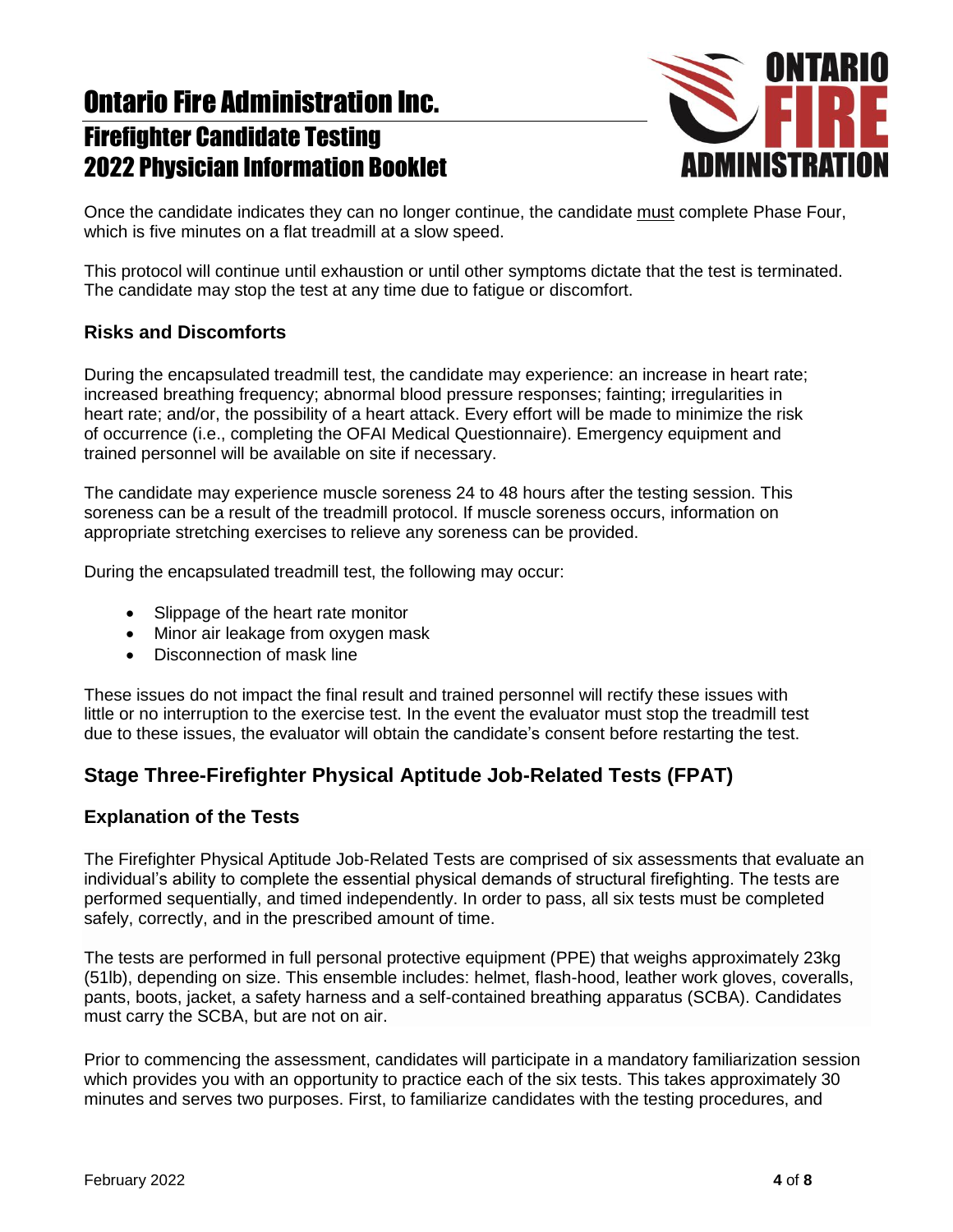# Ontario Fire Administration Inc.

## Firefighter Candidate Testing 2022 Physician Information Booklet



second, the practice provides a suitable warm-up for the tests that follow.

The following is a list of the six tests. Each of the six FPAT tests is followed by a recovery period of exactly three minutes.

### **1. Equipment Carry/Vehicle Extrication**

The test time begins when candidates move to pick up the small (20 kg or 44 lb) tool. Candidates will lift and carry the small and then the large (36 kg or 80 lb) tools from the starting point and place them in designated places on the floor 15 m (50') away.

Next, candidates will pick up the smaller (20 kg) tool, carry it 7.6 m (25') and set it down in front of a vehicle door mock-up. The smaller tool must be held in a level position at right angles to the door mockup with the "jaws" in firm contact with each of three flat metal discs that are similarly oriented to the three "pins" that must be broken to remove a car door. The tool must be held in the correct position for 30 s on each disc. The tool is set down between each hold, and candidates must stand erect before lifting the tool and moving on to the next point of contact.

After this sequence is completed, the candidate returns both tools to the starting point. The test time stops when the candidate places both feet securely on a rubber mat. The total walking distance is 105 m (345').

This test evaluates the muscular strength and endurance required to lift, carry and use heavy tools in rescue situations. In order to pass the test, the candidate must complete all aspects of the simulation safely and with correct form in 3 minutes and 45 seconds or less.

### **2. Charged Hose Advance**

From a standing position facing forward, the candidate will bend and pick up a nozzle connected to 3 lengths of charged 44 mm (1.75") hose. The test time starts when the candidate moves to pick up the hose.

Holding the nozzle and hose securely with two hands over the preferred shoulder, the candidate will advance the hose to the finish line. The hose is advanced a distance of 30 m (100') while walking as quickly as possible (running is not permitted).

The test time stops when the candidate places both feet securely on a rubber mat.

This test assesses lower body strength and power for pulling and dragging. The test must be completed correctly and safely in 27 seconds or less.

### **3. Weighted Sled Pull**

Starting from an erect position facing forward, straddling the rope on the floor, the candidate will bend and pick up a length of static 16 mm (5/8") nylon rope attached to a weighted sled. The test time begins when the candidate begins to reach for the rope.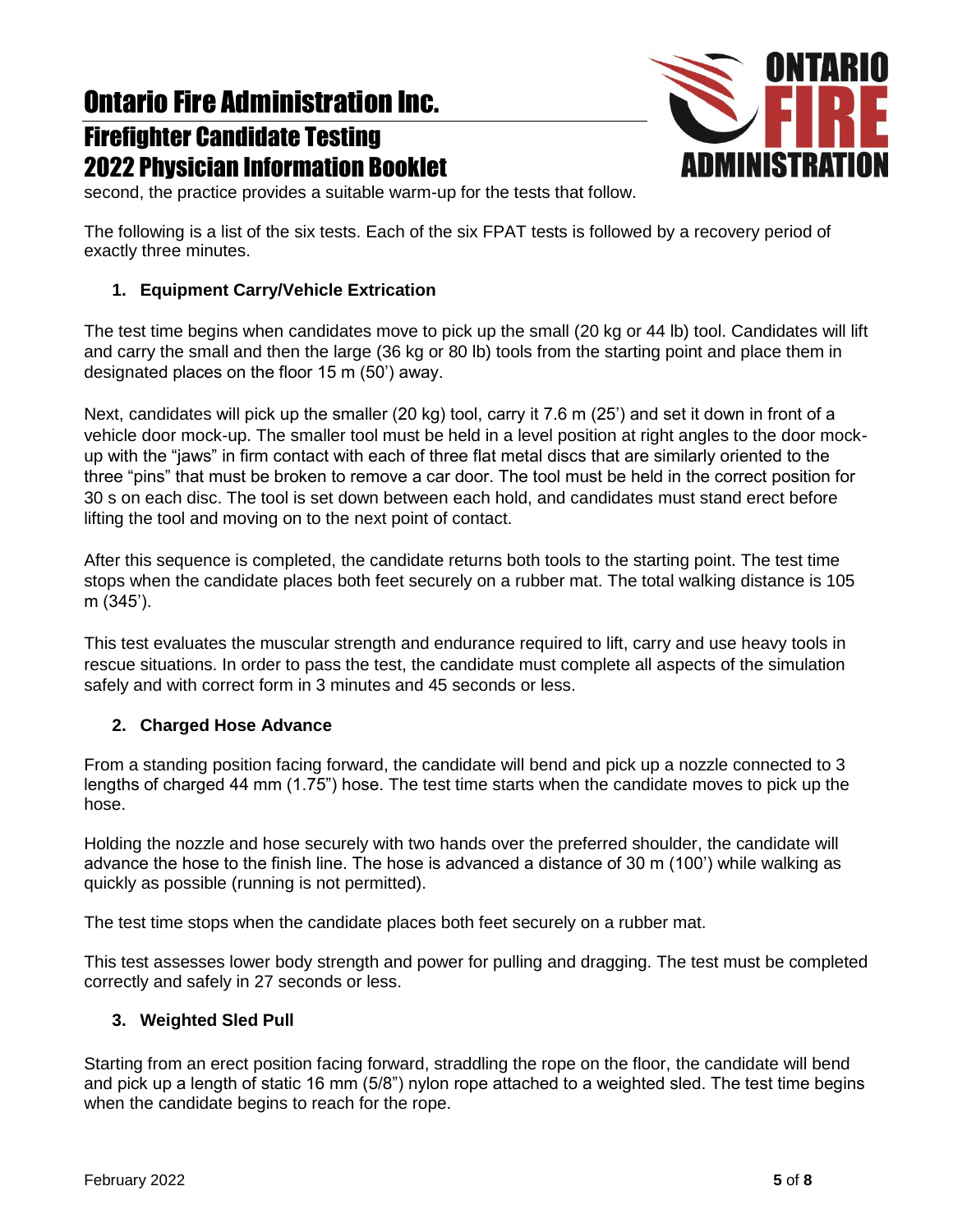

Keeping feet securely in place, the candidate will use the rope to pull the sled over the floor a distance of 15.24 m (50'). The candidate will then walk 15.24 m (50') and repeat the pull, walk back 15.24 m (50') and repeat the pull for the third and final time.

The test time stops when the sled has completely crossed the line for the third time.

This test assesses upper body strength, power, and endurance for pulling and hoisting. The test must be completed correctly and safely in 1 minute and 50 seconds or less.

#### **4. Forcible Entry Simulation**

Starting from a standing position, the candidate will pick up the 4.5 kg (10 lb) sledge hammer and use it to strike the mechanically braked target surface of the forcible entry apparatus.

The test clock starts as soon as the candidate reaches for the hammer which is standing on the floor directly in front of the apparatus, and stops as soon as a buzzer goes off, indicating the end of the test.

This test assesses muscle strength and power for striking. The test must be completed correctly and safely in 19 seconds or less.

#### **5. Victim Rescue**

Starting from an erect position, the candidate will bend to grasp a rescue harness and drag a mannequin weighing approximately 83 kg (183 lb) through a simple serpentine obstacle course. The candidate will turn around a traffic cone at 15 m and return to the start for a total distance of 30 m (100').

The test time starts when the candidate moves to pick up the mannequin and ends when the mannequin's feet are completely across the finish line. No part of the candidate's body or the mannequin may touch the traffic cones during the test.

This test assesses upper and lower body muscle strength and endurance for pulling and dragging. The test must be completed correctly and safely in 57 seconds or less.

#### **6. Ladder Climb**

Starting from a standing position facing the ladder, the candidate will climb 10 rungs (3.45 m) up and down a 7.2 m (24') ladder. This is repeated five times as quickly as possible.

The candidate will climb and place two feet on the 10th rung (weight-bearing step is required), reverse direction and climb down until both feet are again on the floor to complete the repetition.

The test time starts when the candidate moves to start climbing and ends when both feet are on the floor after the 5th repetition. The candidate must maintain three points of contact on the ladder at all times, and must climb the ladder rung by rung, without missing any of the rungs.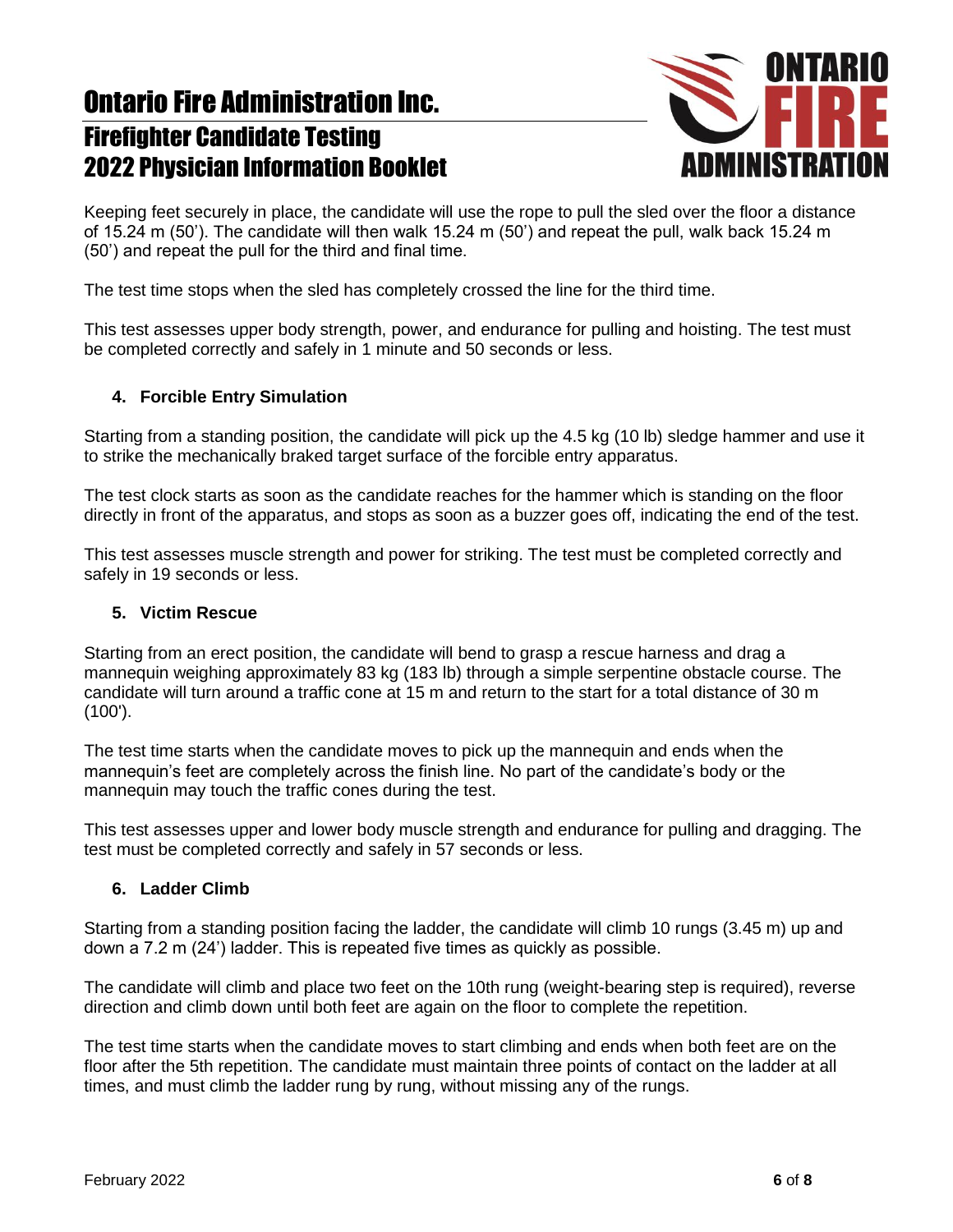

This test evaluates the leg strength and endurance required for climbing under load. The test must be completed correctly and safely in 1 minute and 37 seconds or less.

#### **Risks and Discomforts**

During the Firefighter Physical Aptitude Job-Related Tests, the candidate may experience: an increase in heart rate; increased breathing frequency; abnormal blood pressure responses; fainting; irregularities in heart rate; and/or, the possibility of a heart attack. Every effort will be made to minimize the risk of occurrence (i.e., completing the OFAI Medical Questionnaire). Emergency equipment and trained personnel are available on site if necessary.

There is a possibility of mild back discomfort and the possibility of muscle strain/sprain when performing the Firefighter Physical Aptitude Job-Related Tests. In addition, candidates may experience muscle soreness 24 to 48 hours after the testing session. If muscle soreness occurs, information on appropriate stretching exercises to relieve any soreness can be provided.

During the Firefighter Physical Aptitude Job-Related Tests, you will be required to wear a fall arrest device when climbing the ladder. The purpose of this device is for your personal safety and the safety of the evaluation staff.

### **Stage Three: Firefighter Technical Skills**

The Firefighter Technical Skills assessment is based on occupational requirements, with many of the skills coming from NFPA 1001 Level I and Level II, and material found in IFSTA's Essentials of Firefighting and Fire Department Operations (Version 6). Each candidate is given specific instructions and must perform each evolution as per evaluator instructions, and in the safest manner possible.

Candidates are required to perform the evolutions dressed in personal protective equipment (PPE) and will be required to partake in evolutions using a self-contained breathing apparatus (SCBA).

Each evolution has a time limit of 10 minutes. Candidates are asked before each evolution if they understand the directions and if they would like to voluntary withdraw.

The candidates are required to perform the following skills:

#### **Skill 1: 10 Metre Ladder Climb**

Candidates must prepare an axe for lifting using an appropriate rope and clove hitch knot with two half hitches. They must then tie two additional knots—a bowline around a ladder prop and a figure 8 on a bight on a separate rope. Candidates climb a 10 metre ladder until they encounter a rung with tape, and apply a proper leg lock. They must take both hands off the ladder, reach around and touch each of their toes. They then proceed and dismount onto a third floor balcony. They must raise the axe up to the balcony, and then lower it back to the ground. They then climb back onto the ladder and descend.